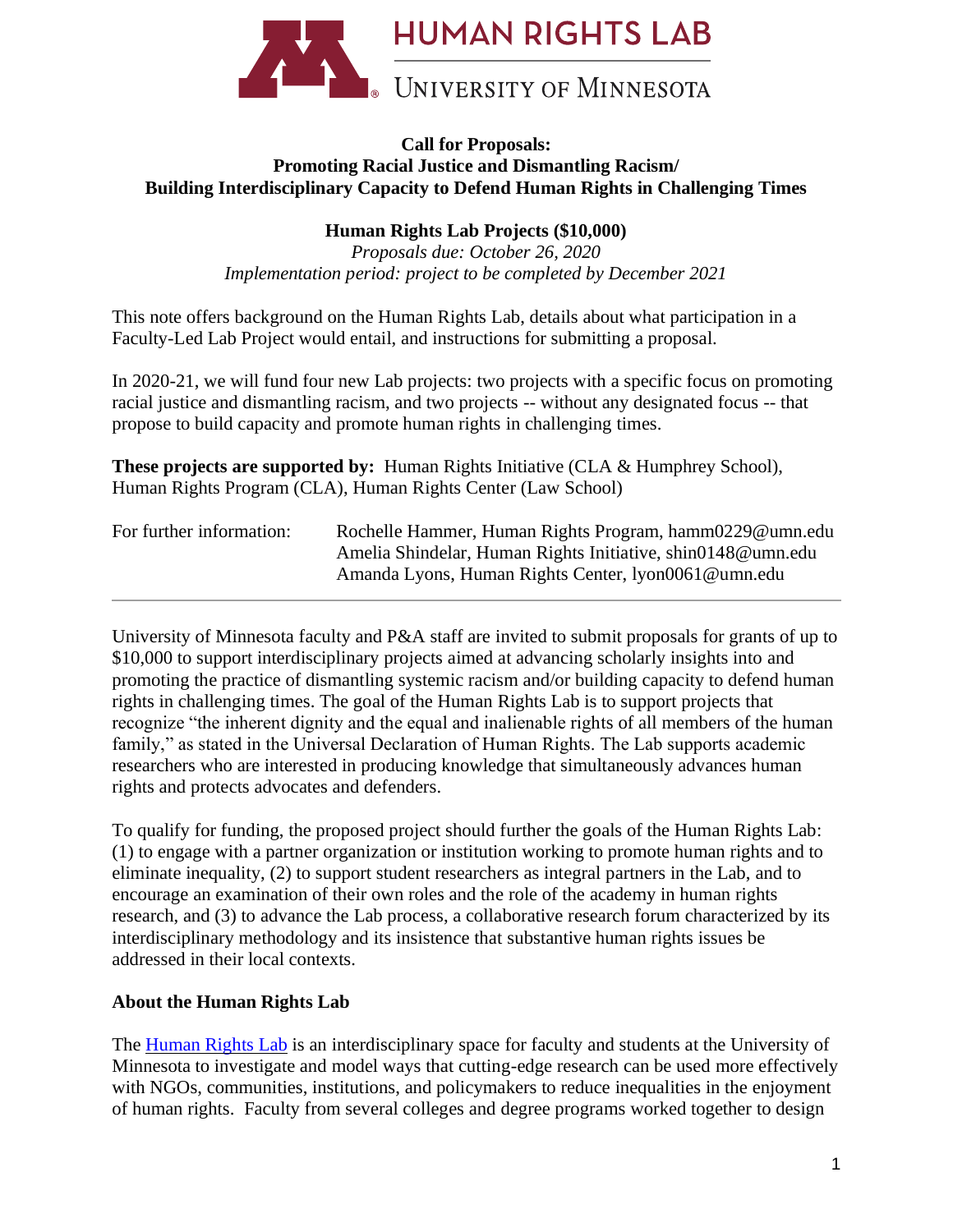the Lab process, building on the University's foundation for excellence in human rights research, teaching, and outreach. Since 2016, the Human Rights Lab has supported 18 faculty-led projects, described [here.](https://www.law.umn.edu/human-rights-center/human-rights-lab/lab-projects) Interdisciplinary approaches are essential to the Lab's success and faculty participants in Labs have come from at least fifteen disciplinary fields. Each project team involves a faculty investigator and graduate student researcher(s), working in close collaboration with a partner organization in the field.

The Human Rights Lab was developed with the support of University's Grand Challenges Research Grant, to develop faculty expertise in partnership with human rights defenders around the world to address a spectrum of violations, such as incursions on human security, deprivation of basic needs and the denial of justice. The collective work of these partnerships is reflected in [The Minnesota Human Rights Model.](https://www.youtube.com/watch?v=tnYxhzMmOGY)

Funding from the [Human Rights Initiative](https://cla.umn.edu/human-rights/research/human-rights-initiative) will support three of the 2020-21 Human Rights Labs. The Human Rights Initiative is a joint initiative of the College of Liberal Arts (CLA) and the Humphrey School of Public Affairs (HSPA) which receive funds from the Provost's office to support interdisciplinary human rights research.

## **About Participating with a Faculty-led Human Rights Lab Project**

Benefits. Each 2020-21 Faculty-led Human Rights Lab Project will receive the following:

- A slot in the 2020-21 Lab calendar for a closed, 2-hour, interdisciplinary workshop session to receive input from diverse experts regarding the human rights problem, research methodology, and practical application.
- Funding of up to \$10,000 to support your research idea, through expenses such as a stipend for a graduate student to do field research or other relevant activities with a partner organization, an honorarium for a human rights organization to work with the faculty and graduate student team on the research project, funding for material support or travel costs for the project (compliant with the University's COVID-19 travel policies).
- Dissemination of your work through Lab platforms.

Expectations: The faculty or P&A staff member organizing the Human Rights Lab project are required to:

- Mentor a graduate student in their work with the Lab project.
- Contribute to the collective learnings on best practices for scholar-practitioner-student engagement.
- Participate in an online Lab workshop with interdisciplinary faculty to discuss and receive feedback on the research project.
- Secure a letter or email from the human rights organization or institution regarding its assessment of the value and impact of the academic partnership for their work and objectives.
- Actively contribute to the Lab workshop sessions for other projects.
- Produce preliminary academic and policy/practice outputs from research.
- Submit a final report on academic and human rights outcomes of the project.